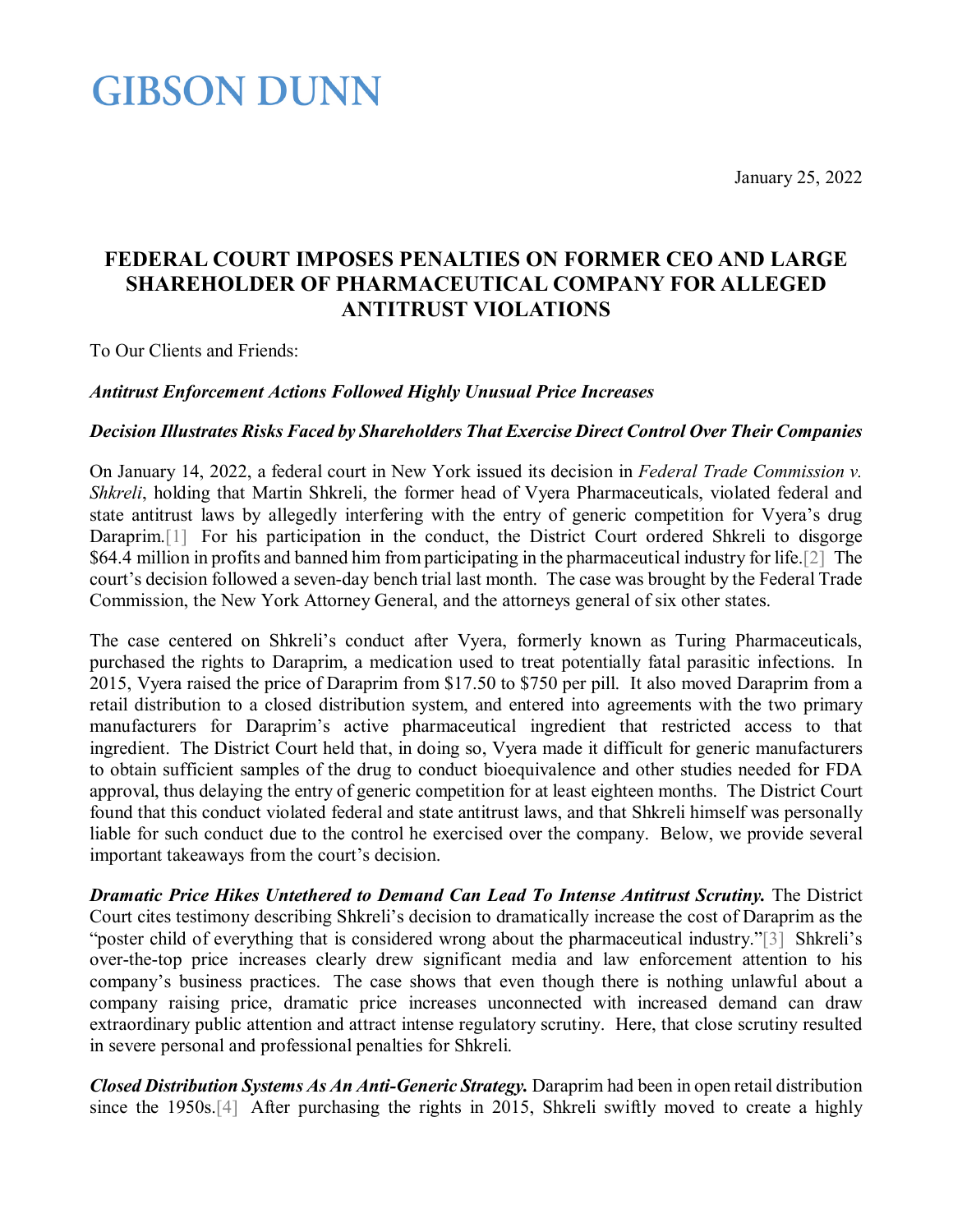## **GIBSON DUNN**

<span id="page-1-0"></span>restrictive closed distribution system. To do so, Vyera imposed class of trade restrictions on its distribution contacts, limited the number of bottles that a single customer could purchase at a given time, bought back Daraprim inventory from wholesalers and distributors, and surveilled distributors sales reports "to prevent the diversion of Daraprim to generic drug companies for [bioequivalence] testing.["\[5\]](#page-2-3) Vyera also allegedly blocked access to pyrimethamine, Daraprim's active pharmaceutical ingredient, by entering into exclusive supply agreements with two of its largest manufacturers. The District Court held that these practices dramatically heightened the barriers to generic market entry. The District Court's holding that this conduct was illegal, anticompetitive conduct, illustrates that closed distribution systems – while not ordinarily unlawful – can be the basis for an antitrust claim where they are allegedly used as a means to impede generic entry.

<span id="page-1-1"></span>*Risk of Liability For Large Shareholders.* Shkreli founded Vyera (initially known as Turing), was the company's first CEO, and allegedly masterminded the scheme to exclude Daraprim's generic competitors from the market. Even after he stepped down as Vyera's CEO following his December 2015 arrest, the District Court found that Shkreli "remained in functional control of Vyera's management and its business strategy.["\[6\]](#page-2-4) Even during his incarceration, the District Court stated that Shkreli continued to manage Vyera's leadership, direct corporate policy, and maintain the allegedly anticompetitive Daraprim scheme by wielding his authority as the company's largest shareholder. For this conduct, the District Court held Shkreli personally liable under the Sherman Act and joint and severally liable for the disgorgement remedy under New York State law. The Court's decision is a warning that shareholders who exert a high degree of control over companies' anticompetitive conduct can themselves be found directly liable. This case illustrates the risk that federal and state antitrust enforcers, and even private plaintiffs, will invoke similar reasoning in an attempt to impose liability on other types of shareholders (e.g., institutional shareholders).

<span id="page-1-3"></span><span id="page-1-2"></span>*Expansion of Remedies When FTC Cooperates With State AGs.* By working with the Attorneys General of New York, California, Ohio, Pennsylvania, Illinois, North Carolina, and Virginia, the FTC was able to seek remedies unavailable under federal law. Chief among these was the remedy requiring Shkreli to disgorge \$64.4 million in net profits – a remedy afforded by New York state la[w\[7\]](#page-2-5) but not currently available to the FTC since the Supreme Court's 2019 decision in *AMG Capital v. FTC.*[\[8\]](#page-2-6) The District Court found the plaintiffs' federal and state injunctive authority also to be sufficient to order a lifetime ban on Shkreli from participating in the pharmaceutical industry. The case therefore highlights the risks posed when the FTC's enforcement power is paired with the additional remedies afforded to certain state attorneys general. Importantly, these remedies were available to the FTC and states without Mr. Shkreli having a right to a jury trial, because the FTC and state AGs did not pursue a traditional damages remedy.

The District Court's decision in *FTC v. Shkreli* is a reminder that pharmaceutical and other companies should seek legal advice when engaging in activities that have generated significant regulatory attention, such as price increases untethered to demand increases, and changing the distribution system used for a drug. In addition, as noted, the decision illustrates that institutional and other types of shareholders should seek legal advice when seeking to exert influence over a subsidiary or other company that is potentially subject to significant antitrust or other legal exposure.